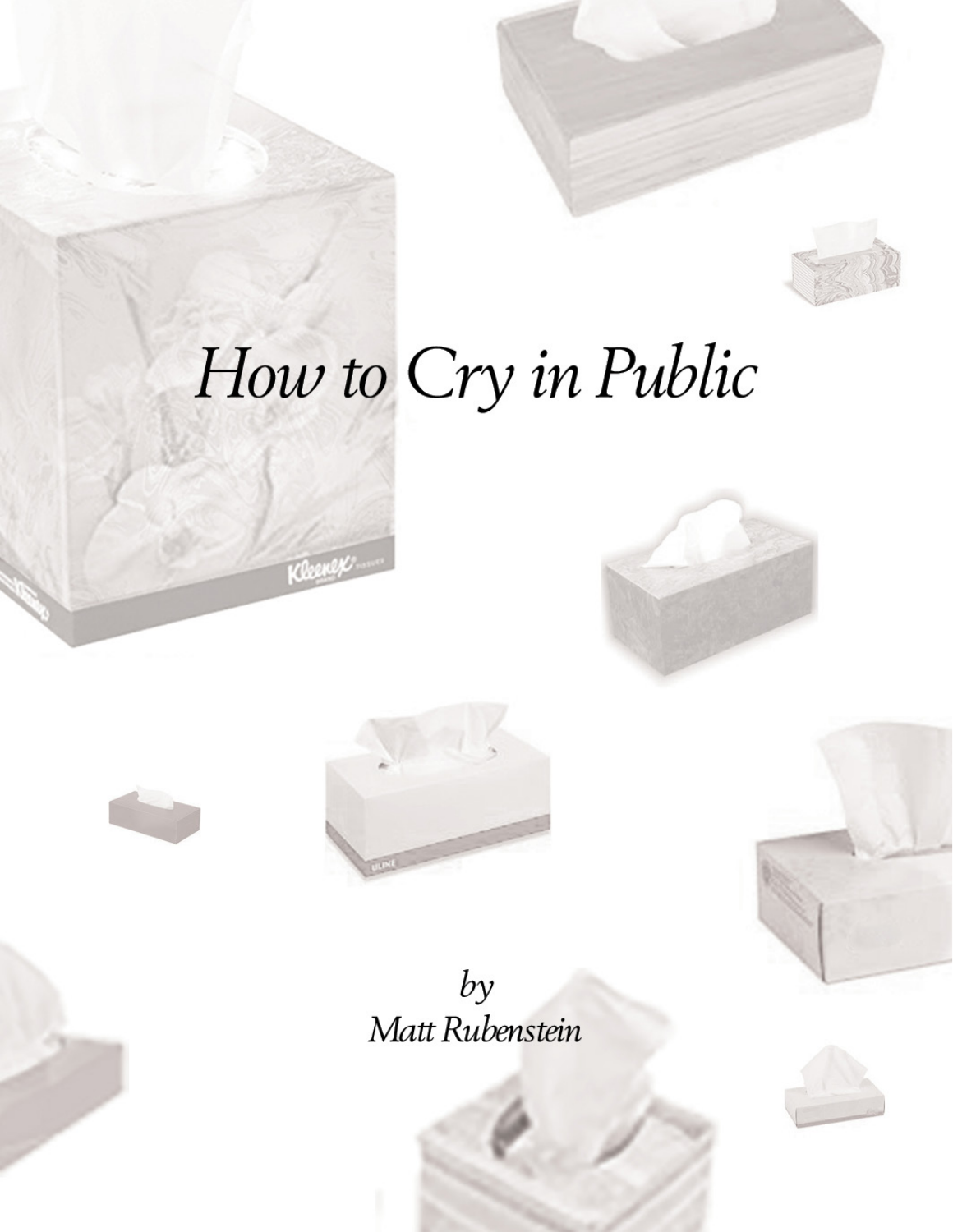## *Acknowledgements*

Thanks to Lena, Ruth, Manuel, and everyone else who provided advice, offered encouragement and/or listened to my weird tear stories.



© 2018 matthewjrubenstein@gmail.com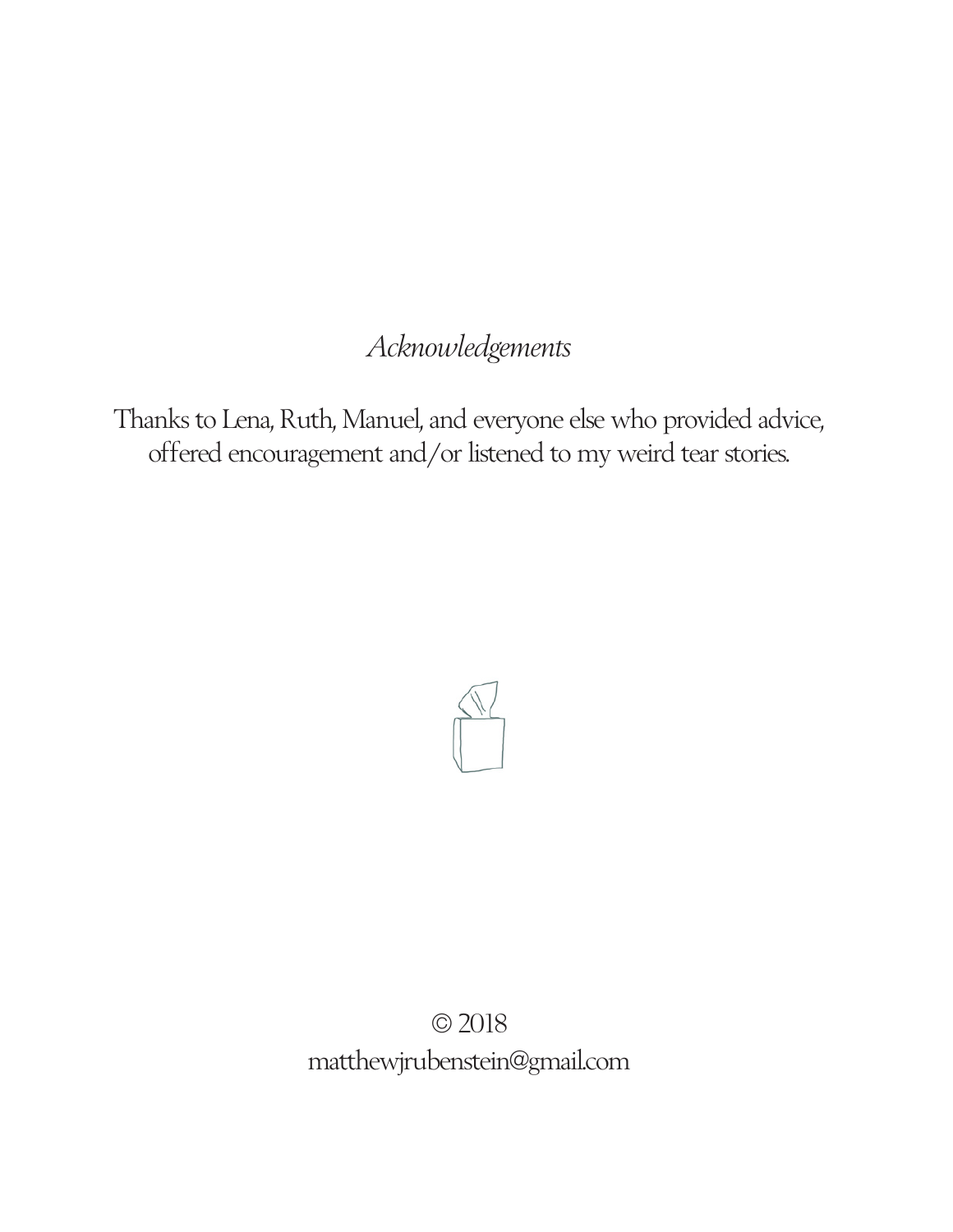## **Forward**

Although these techniques were originally designed to help one cry without being noticed, you should ever be ashamed or feel bad about public emotion. To be honest, the most pure form of dealing with tears is to not care at all; let them flow freely and if anyone asks what's going on, just tell them. But there are some times when it's useful to just not have to deal with it in that moment.

It goes without saying that no one has to be told how to cry. After all, it is one of the very first thing that we do as infants. Therefore, think of this zine as a guide to crying more gracefully; the practical details for handling the appearance of tears in your eyeballs. Knowing what's going on and what you can do has always helped me feel more at peace; I hope it does the same for you.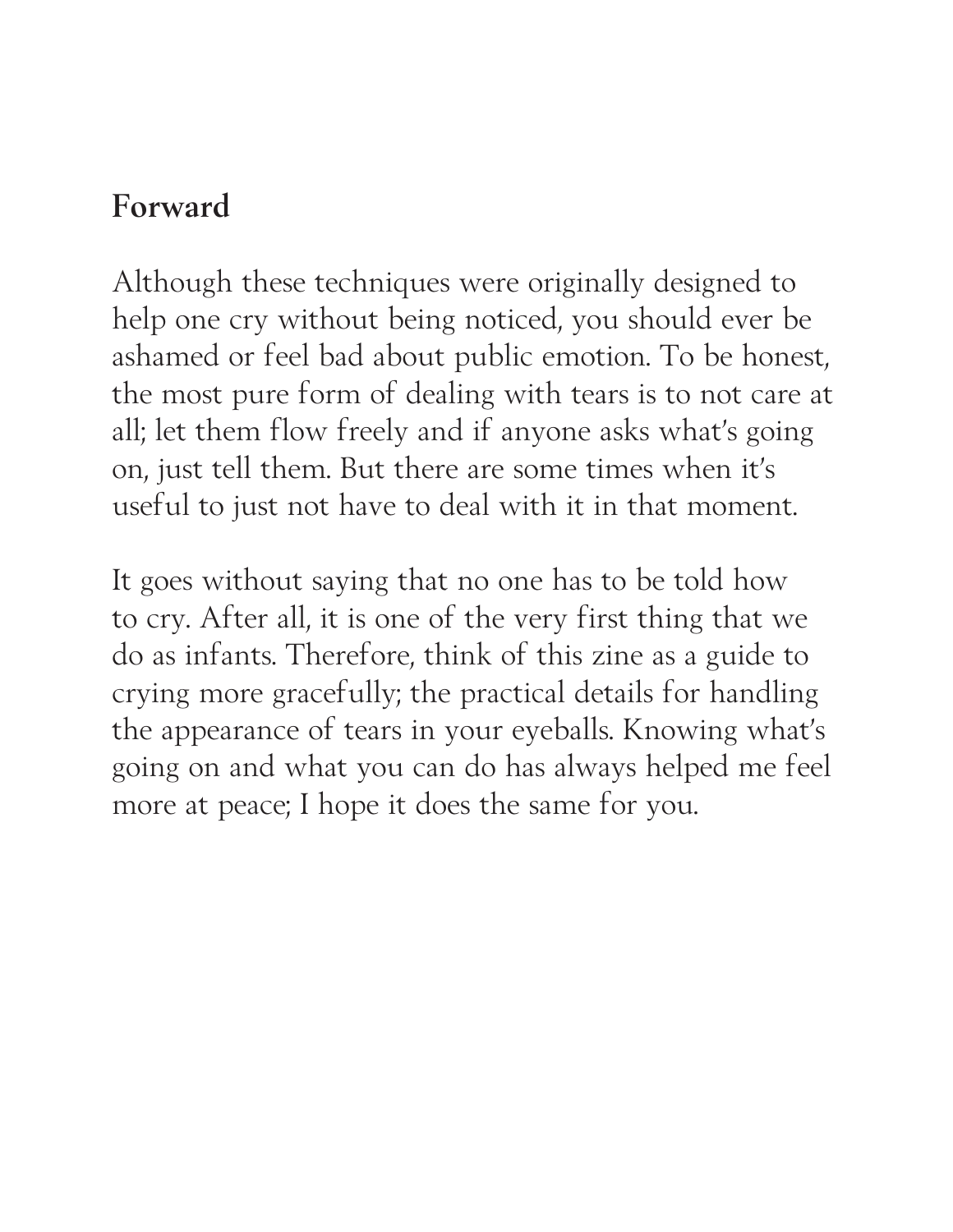## **The Basics**

First order of business: Remember to keep your wits about you. Avoid making hasty decisions in the heat of battle; this is exactly what the tears want. Just like in a real fight you have all the power until you show the other person that you're afraid.

You can think of the struggle against tears on three levels:



Most people only think of the outermost one or two rings, but if you're able to win the battle in the middle, you don't need to worry about anything else.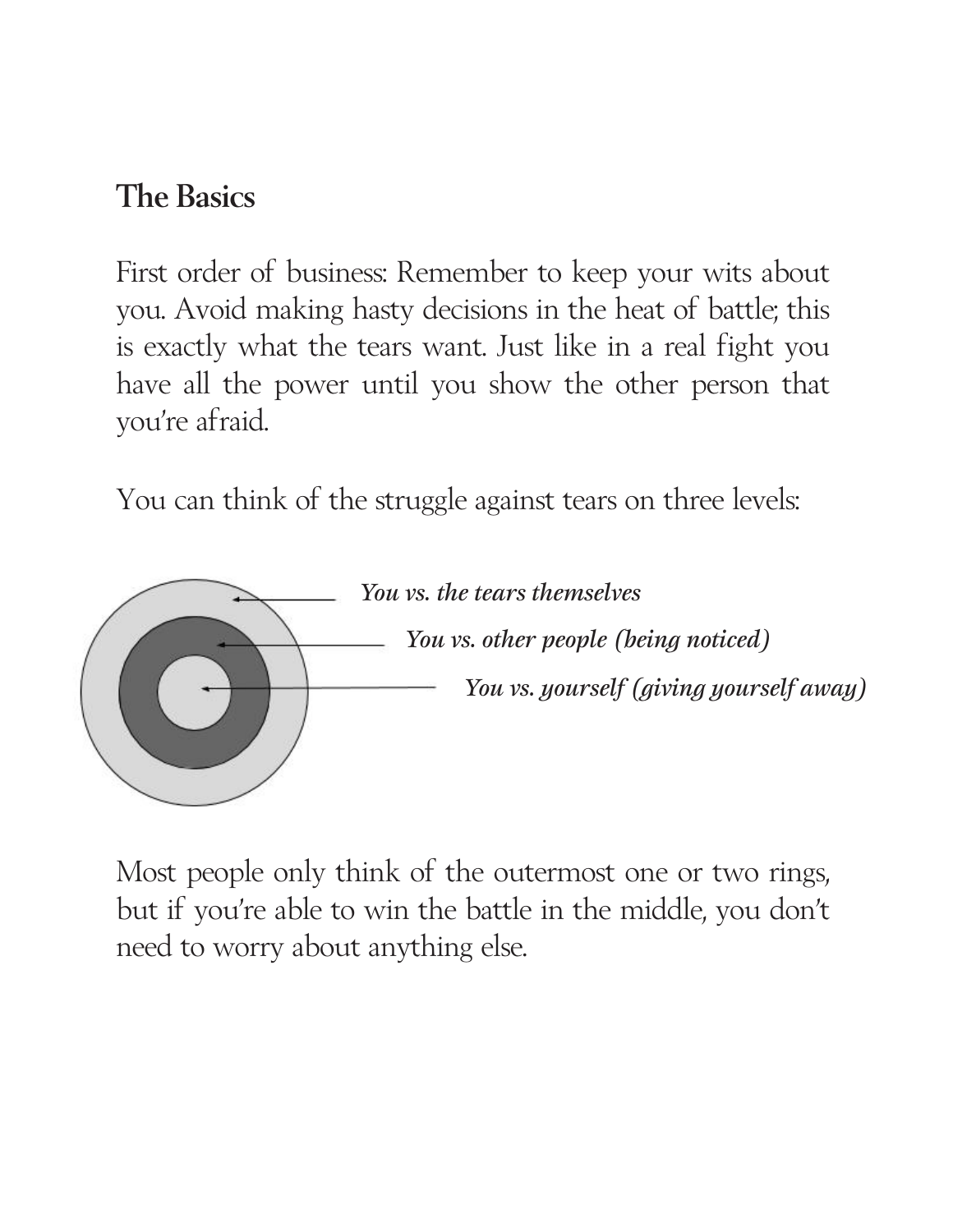You usually have a little bit of time between when your eyes start to well up and when the tears will actually escape. Use this time to figure out what to do; or even if you need to do anything at all.

If you happen to be outside on a warm day, you can simply turn towards the street for 30 seconds and let them evaporate up into the sky where they came from in the first place. This is a great example of a technique that hits the center of the bullseye. If done correctly it can win you all three battles at once.

As your eyes start to well up, try ignoring the urge to reach for a tissue for a while. It will feel a little sketchy at first- like a mexican standoff between you and this sketchy mass of tear water lurking there in the corner of your eye. But sometimes the best place to hide is right in plain sight. (More on that later)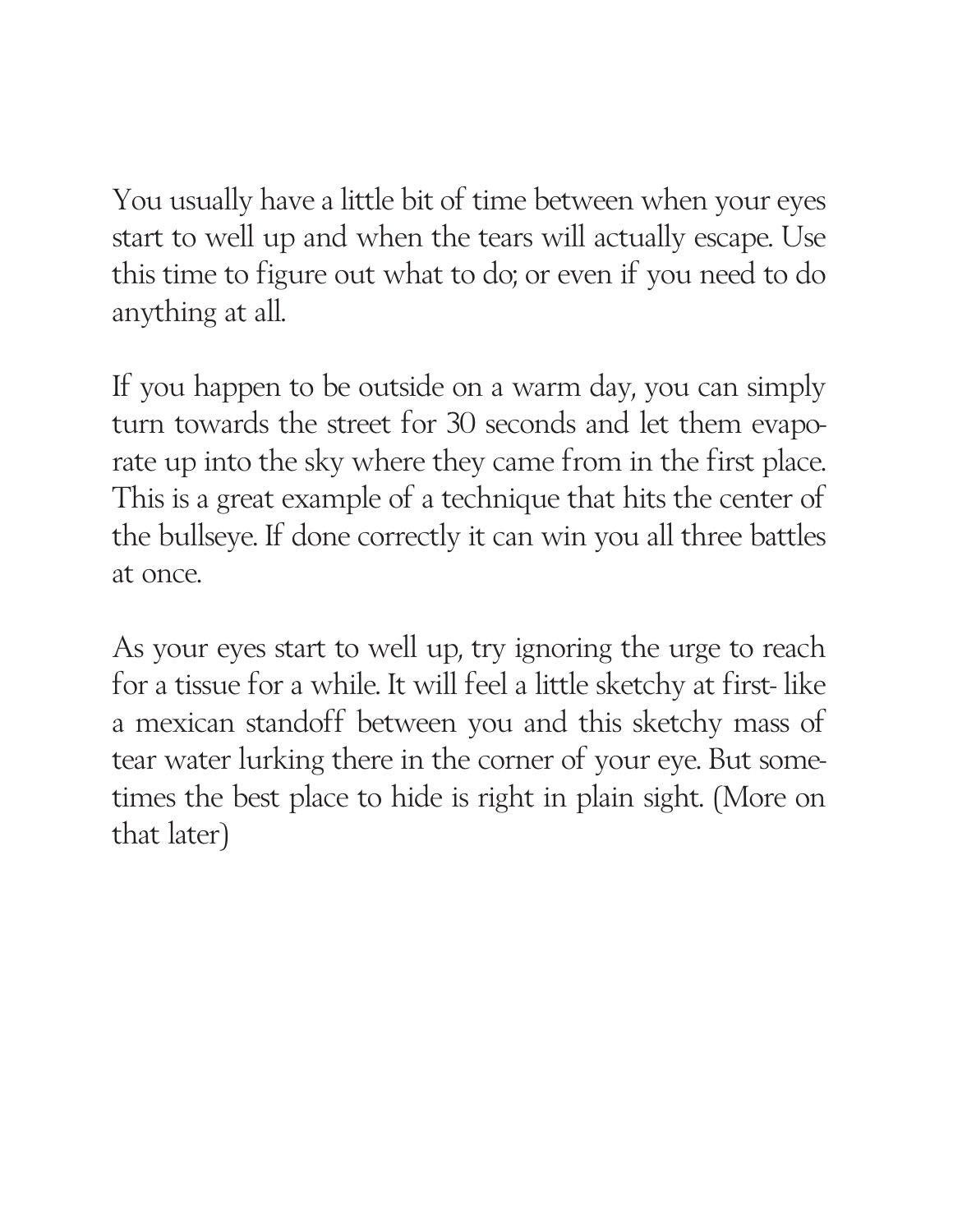There are a number of techniques that can help keep those pesky tears safely in your eyes. For instance, tilting your head back and forth a little will even out the moisture and make it harder for the tears to form the critical mass needed to escape your eye.

If you're wearing sunglasses you can relax a little more. As long as the tears stay in your eyes nobody will see anything. All you have to do is avoid relaxing so much that you let a big fat teardrop roll down your face- unless you're literally trying to become a meme.

If it does get to the point where there's more tears involved than what your eyes can hold, what you want to avoid at all costs is drying your eyes with an object with inferior absorbency, like the back of your hand or the outside of a windbreaker. It will get the water out of your eye, sure, but if it's not being sucked up by something else, all you'll do is basically break the dam of tear water and send it streaming all over your face.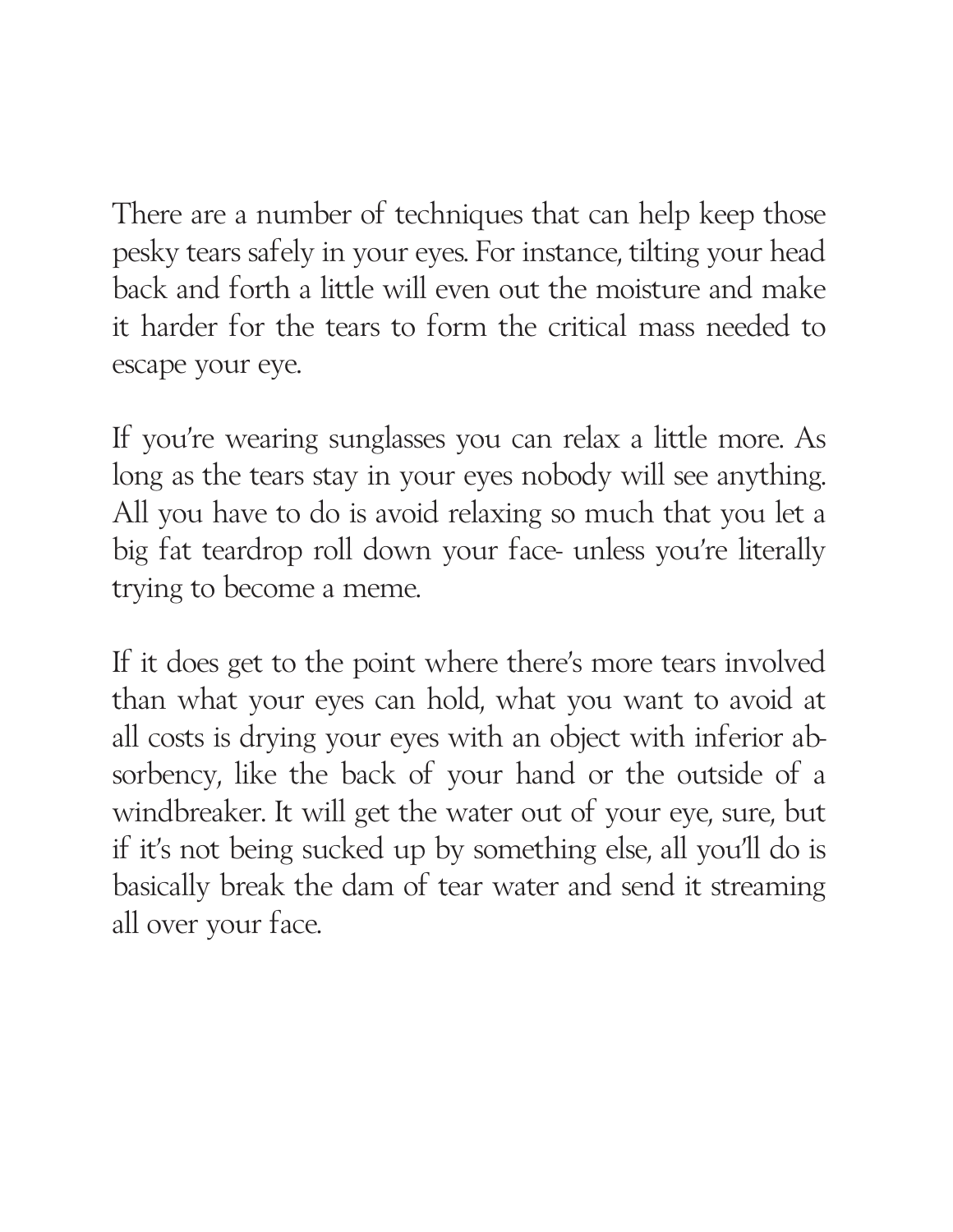## **Proper eye wiping technique**

Ironically, we wipe our eyes so that no one will see that we are crying, but most often it is the act of wiping itself that gives us away. There's no quicker way to call attention to yourself than with a series of frantic eye dabs.

The key to incognito wiping is to get it all in one go. No wasted motion. With your eye open, press the tissue up to the



*Fig 1. Proper thumb position*

corner of your eye near your nose, aligning the end of your thumb with your bottom row of eyelashes. Leave it there for a count of 5. It will feel like too much time, but remember the golden rule: no wasted motion. Calm and in control.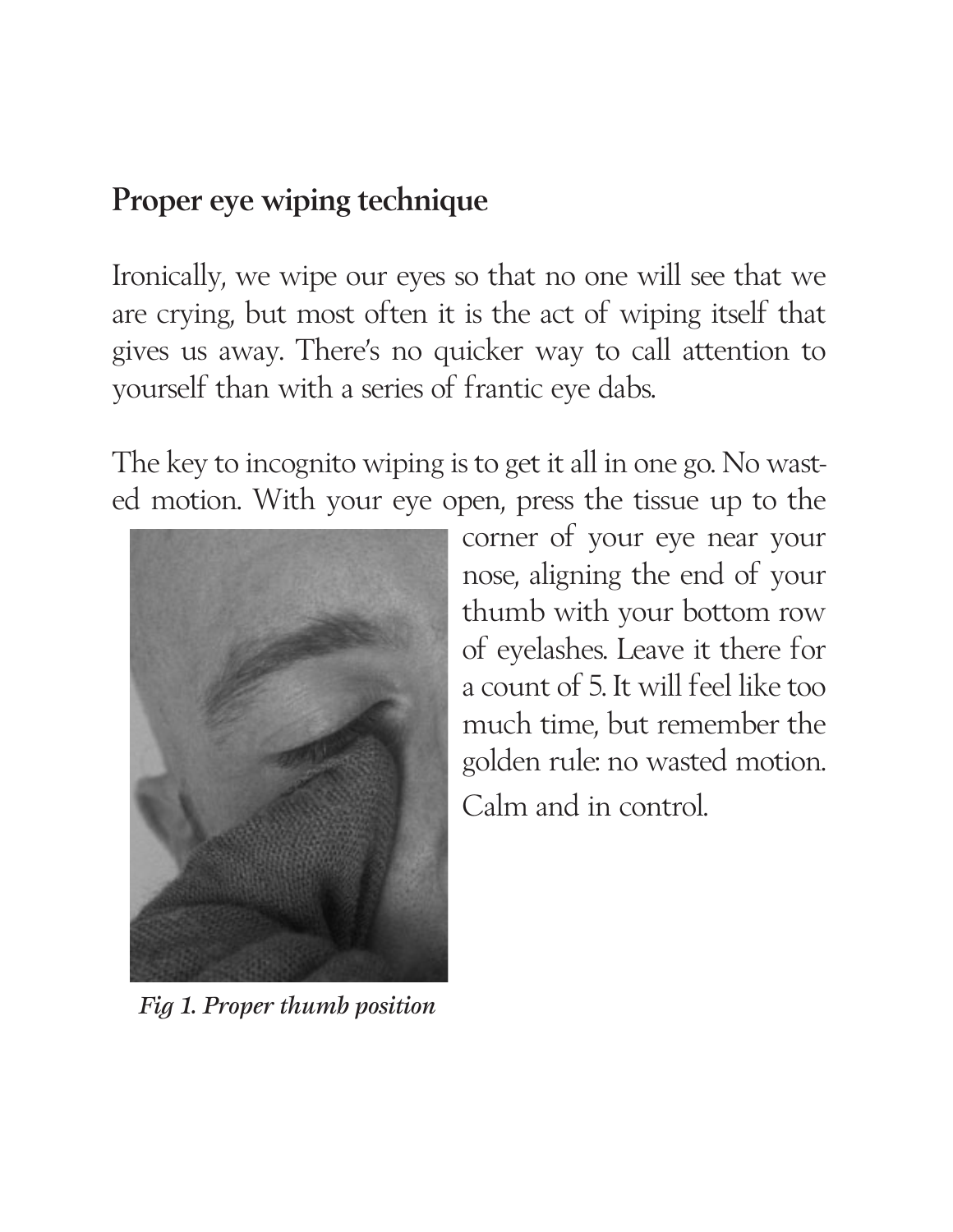If you are using an object that doesn't fit in your hand all at once, like a scarf or a hood, a good technique is to hold the soft part against your eye with the fingernail side of your thumb. Creating a more concave surface will deliver more absorbent material to the corner of your eyeball where it is needed the most.



*Fig 2. Hold thumb like so*

*Fig 3. Thumb + Scarf together*

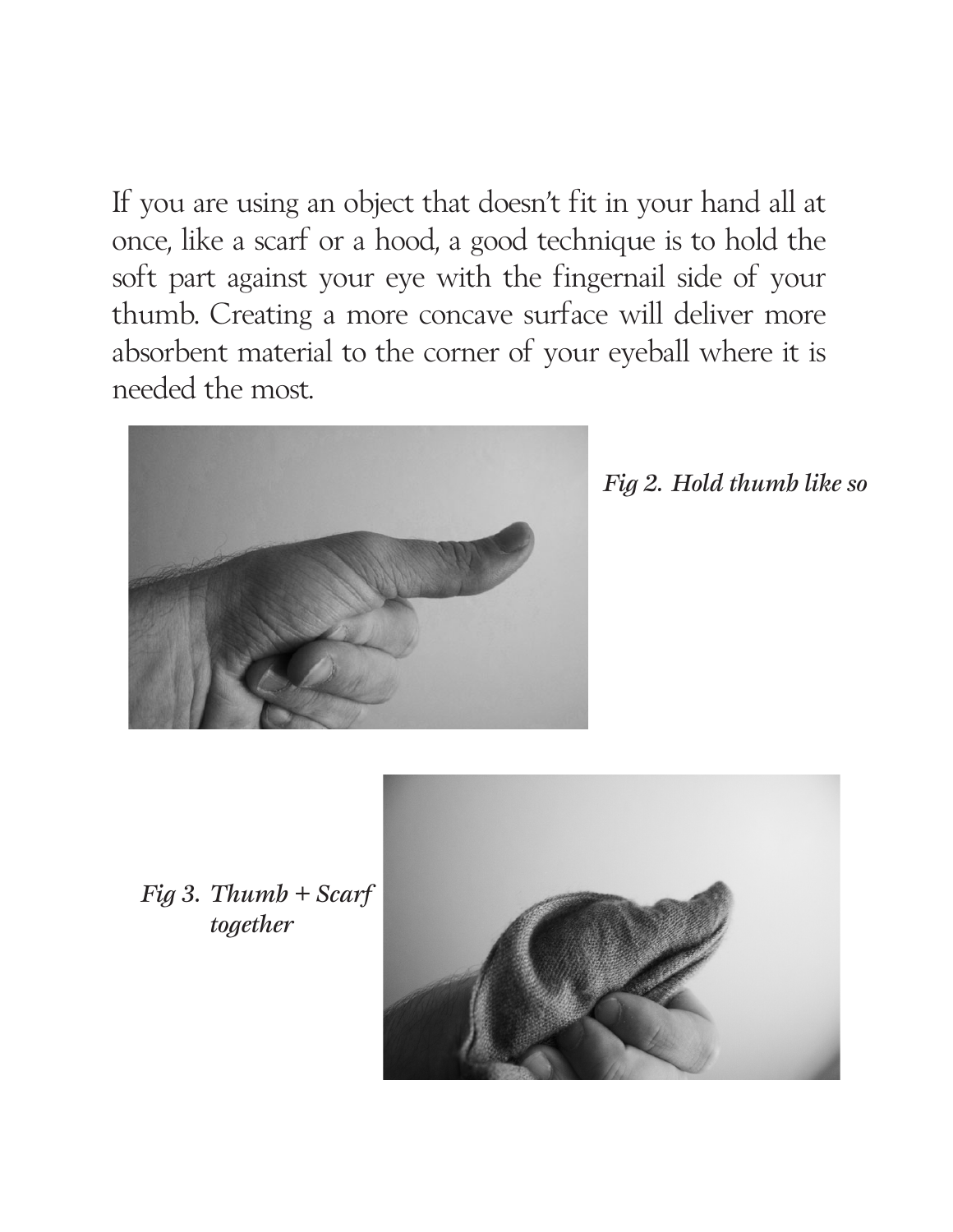## **Crying at work**

This can be a particular problem for those of us living with a large gap between what your day job is about and what's really important to you, deep inside.

The human soul isn't good with boundaries. No matter how good you are at creating a perfect, non-sentimental bubble around yourself during working hours you can never predict when some random powerful feeling will come shooting into your little atmosphere like a cosmic ray.

The good news is that no one is ever paying as much attention to you as you think they are. Usually people are so wrapped up in their day to day that the last thing they are going to do is decide to look at your face. Unless you give them a reason to, such as raising your hand to your face in an emotional, tear-drying manner.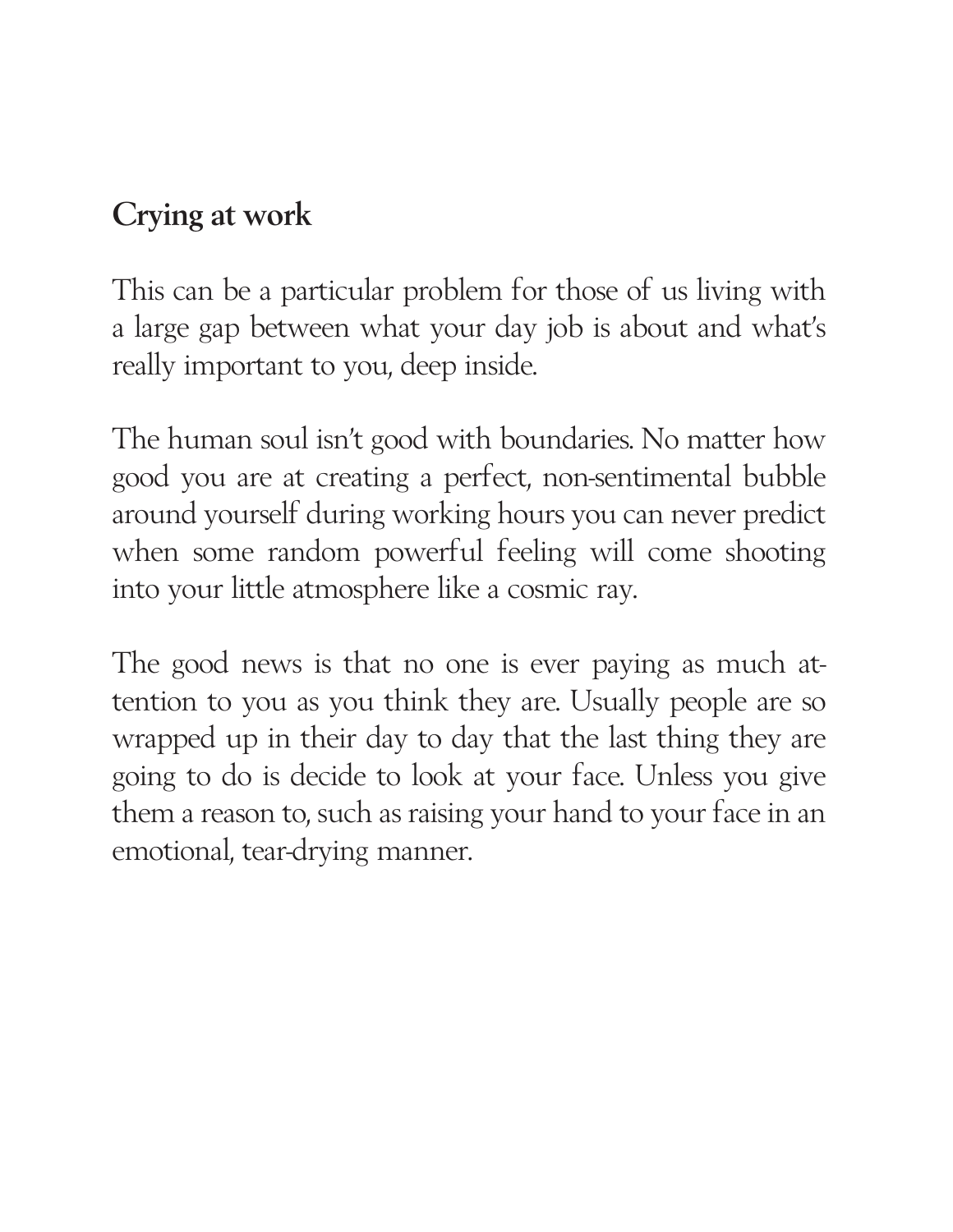That said, the best thing to do is imagine that every little hand gesture, exhale, or any other tiny movement you make telegraphs your exact emotional state to the outside world, because it kind of does. If you do need to wipe your eyes, before you make any kind of motion think of an made-up, non-emotional reason for touching your eye. Perhaps a speck of dust blew in through the window. Or maybe it was one of those cases of out-of-nowhere eyeball-itchiness - don't you just hate when that happens?

Another great way to avoid suspicion: Leave plenty of time between dabbing each eye. 7-10 seconds should be plenty. It will feel weird the first few times, but that's what makes it perfect. Normal crying procedure is to dry both eyes at the same time, so if you can do it differently people are much less likely to suspect that something's up.